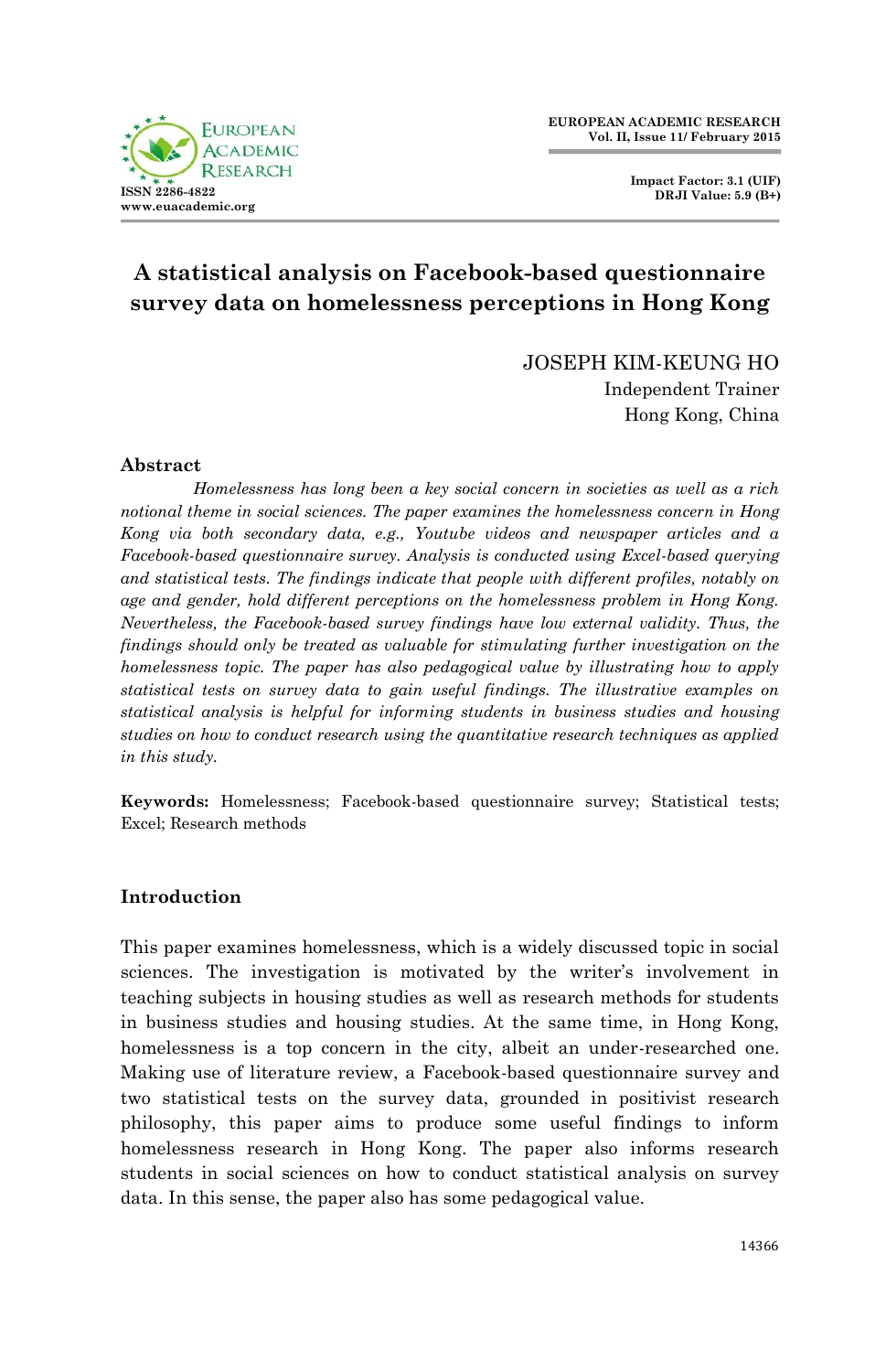# **On homelessness in general and the Hong Kong homelessness case**

Homelessness has been described as "one of the most desolate human conditions where safety, personal hygiene, human dignity and basic human needs… are at stake" (Au and Ching, 2012). Discussion and news on homelessness come up in newspapers from time to time, e.g., France-Presse (2015), Tickle (2014), and Samuels and Davis (2014). According to ETHOS Typology on Homelessness and Housing Exclusion (FEANTSA, 2014), there are four categories of homelessness:

- (i) Rooflessness, e.g., sleeping rough
- (ii) Houselessness, e.g., sleep in a temporary shelter
- (iii) Living in insecure housing, e.g., sleep in a place with insecure tenancy or domestic violence
- (iv) Living in inadequate housing, e.g., in unfit housing

The FEANTSA's way to describe homelessness is shared by Au and Ching (2013), who call it a "multi-leveled perspective" on homelessness. Balchin and Rhoden (2002), a textbook on Housing Policy, points out that homelessness can be attributed to social changes, e.g., "the break-up of the family" and "too many people leaving home prematurely". Fundamentally for Balchin and Rhoden (2002), homelessness is about both demand and supply for housing. In the academic realm, articles on homelessness have been published in journals with diversity of research interests, e.g., *American Journal of Men's Health* (Sage), *Antipode* (Wiley), *Evaluation and Program Planning* (Elsevier), *Journal of Humanistic Psychology* (Sage), *Child & Youth Services* (Routledge), *Cultural Studies Critical Methodologies* (Sage), *Housing Studies*  (Routledge), and *Journal of Housing and the Built Environment* (Sage), etc.. It is definitely an unacceptable human condition, bearing in mind that adequate housing has long been recognized by the United Nations as a basic human right (Au and Ching, 2013).

There is a broad range of research interests on the notional theme of homelessness. The following examples are indicative:

- Montgomery *et al.* (2013) examine homelessness prevention for mentally ill persons.
- Chamberlain and Johnson (2011) and Somerville (2013) examine the various pathways into adult homelessness. For Chamberlain and Johnson (2011), these pathways are "housing crisis", "family breakdown", "substance abuse", "mental health", and "youth to adult".
- Lee and Price-Spratlen (2014) study the distribution of the homelessness phenomenon across American communities.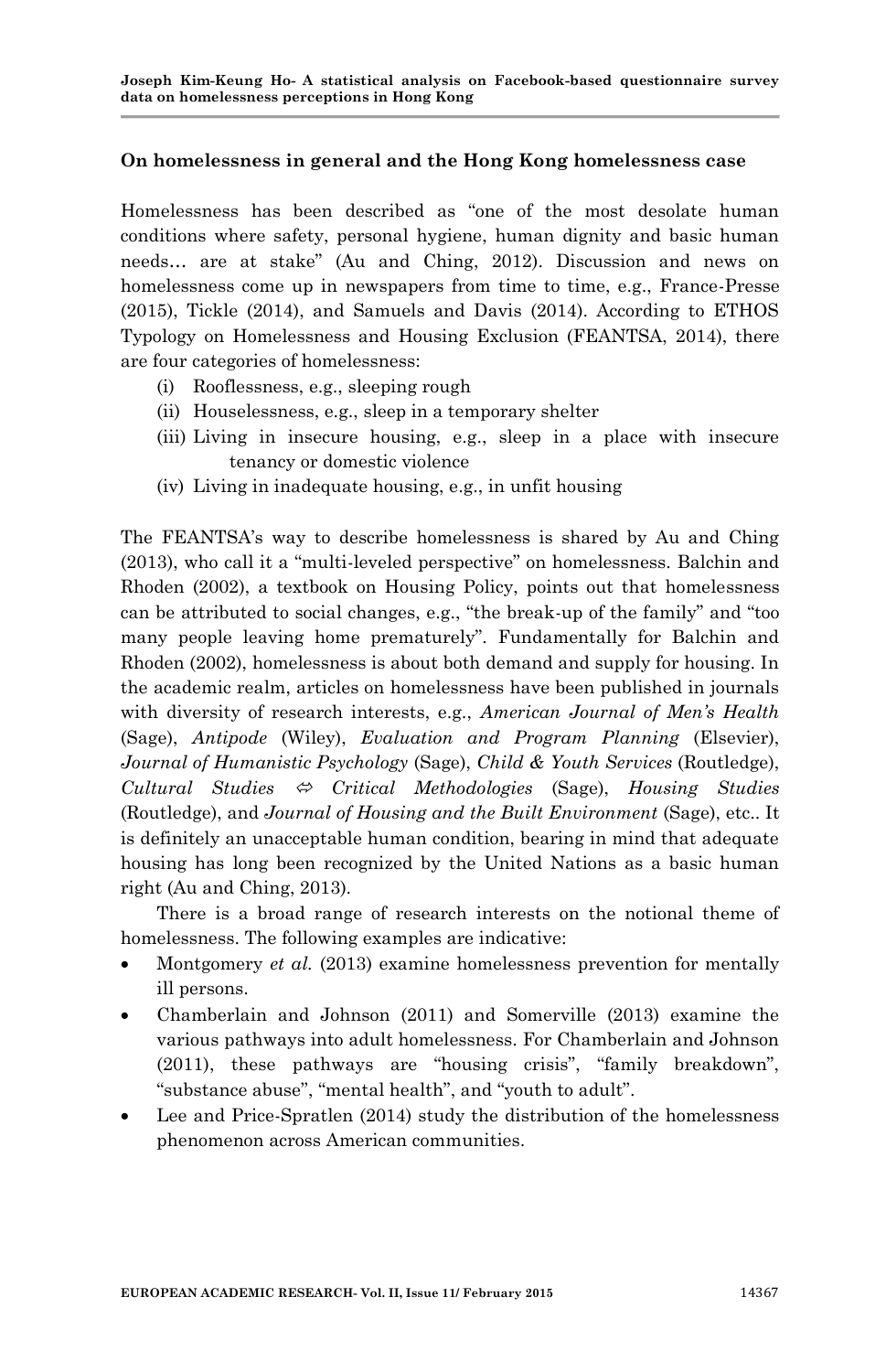- Perry (2012) studies a 24-hour donut shop as an "urban hybrid space"<sup>1</sup> for homeless persons to reside in.
- He, O"Flaherty and Rosenbeck (2010) evaluate shared housing as a means to alleviate homelessness.

Another valuable source to learn the topic of homelessness is Youtube.com, which offers lively and brief videos on homelessness, see, for examples, Ronzig the Wizard (2011) on "What it's like to be homeless", Pelley (2011) on "Hard Times Generation: Families living in cars" and *USA Today* (2009) on "The new homeless", etc..

In Hong Kong, homelessness is a severe social problem, see *Appendix 1: Photos on homelessness in Hong Kong,* Lei (2015) and Callan (2008). For examples, Ngo (2015) proclaims in a *South China Morning Post* article that "A place to live is a poor child"s biggest worry" and Wong (2014) maintains that the society is "divided into "haves" and "have-nots" based on property", fostering a strong sense of alienation in the society. Sleeping in public also taints the city"s image (Yeung, 2014). Meanwhile, there has been no law in Hong Kong to protect the rights of the homeless people, e.g., the reported cleanup operation on street sleepers in Sham Shui Po (Chan, 2012) and the regular harassment to the homeless people by police (About Homelessness, 2015); similarly, there is no laws specifically on street sleeping (Yeung, 2014). Like other countries, e.g., Japan (Hayashi, 2013) and Europe (Gosme, 2014), the homelessness problem in Hong Kong is aggravated by macro-economic trends and events, e.g., the Asian Financial Crisis in 1997 and the severe acute respiratory syndrome (SARS) epidemic (Au and Ching, 2013). In particular, long waiting time for public housing application, high rental fee low income and lost families are considered as the main reasons for street sleeping in Hong Kong (Yeung, 2014; Cen, 2011). It has also been suggested that had the housing affordability (and homelessness in a broad sense) problem in Hong Kong been less severe (by owning a home), the young people would have much less grievances to the society and the government. In this case, the Umbrella Movement, the pro-democracy protest mainly led by students, would not make up a substantial force so quickly (Toh, 2014). Clearly, the present homelessness problem in Hong Kong should be comprehended with these societal factors in mind. Meanwhile, homelessness remains under-researched in Hong Kong (Au and Ching, 2013). In this paper, additional information on homelessness in Hong Kong is provided via a Facebook-based survey conducted by the writer. It is discussed in the next section. All in all, homelessness as both a topic of social concern and a notional research theme is rich in content and widely discussed by people with diverse interests and perspectives from all over the world.

<sup>1</sup> "Urban hybrid spaces" are "spaces that serve dual roles as legitimate business establishment and homeless habitation or hangout" (Perry, 2012).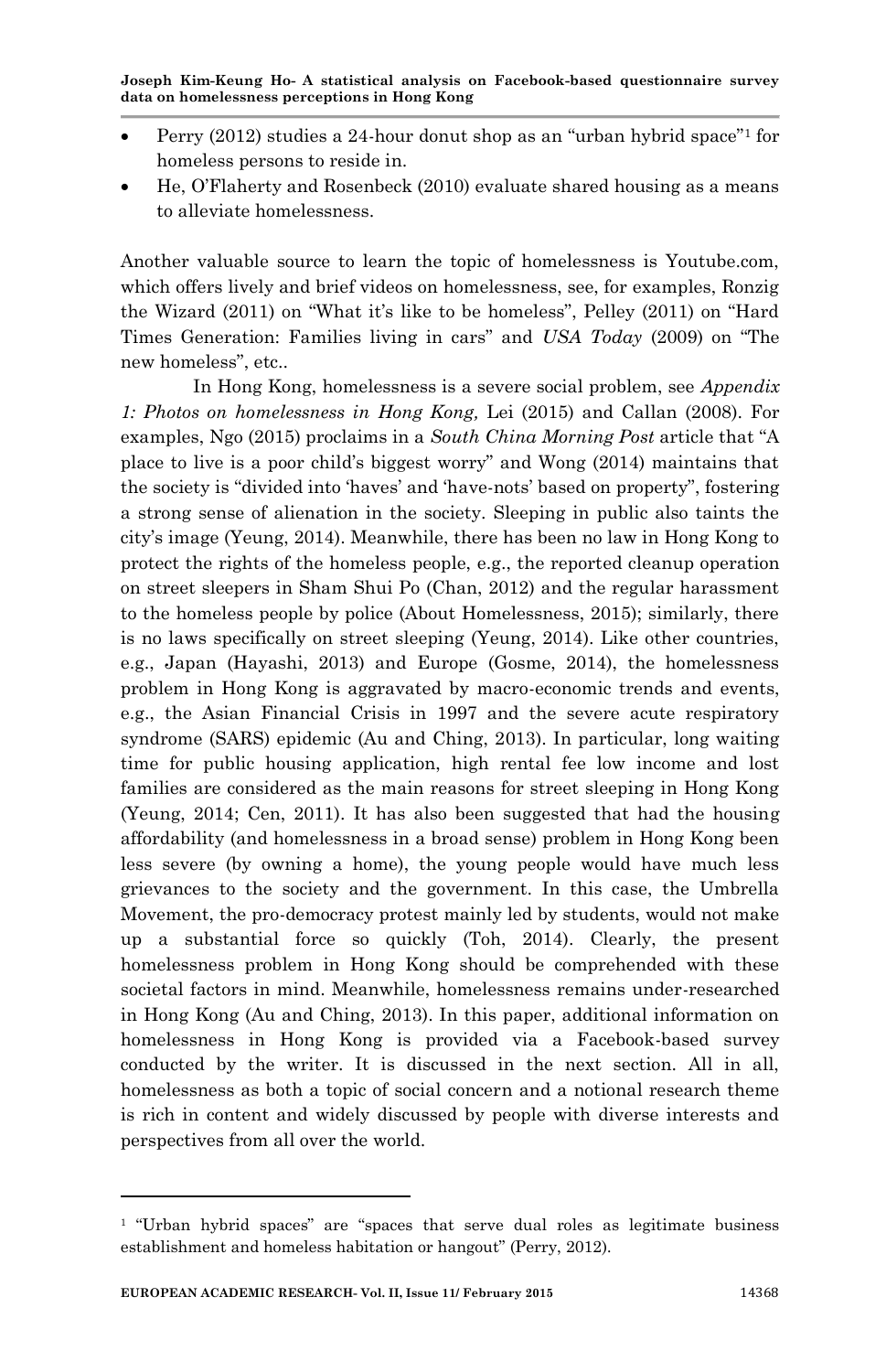# **Findings from a Facebook-based questionnaire survey on homelessness perceptions in Hong Kong**

A Facebook-based questionnaire survey on homelessness perceptions in Hong Kong has been carried out by the writer from December 25 to 28 in 2014. The survey tool used is provided by KwikSurveys.com free-of-charge. The respondents are mainly the writer"s Facebook friends, who received invitation messages from the writer to participate in the survey. It is also possible that some the respondents were the writer's Facebook friends' friends. The research method of Facebook-based questionnaire survey was explained and evaluated by Ho (2014), thus not further clarified here. Nevertheless, two personal observations on this research method are made from the recent experience of its employment:

*Observation 1*: Invitation messages to Facebook friends have to be sent out in a number of initiatives as Facebook does not allow sending out of more than 15 to 25 messages at one go.

*Observation 2*: Some "Facebook friends" of the writer do not like to receive invitation messages to do questionnaire survey, especially on a politically sensitive topic such as the Umbrella Movement. So they unfriended the writer right away on receiving the invitation messages. For this survey on homelessness, this is not a problem.

Altogether, 124 Facebook friends have participated in the survey on homelessness. The basic statistics and information of the survey can be found in Appendix 2 to 4. Survey questions mainly cover the respondents" profiles and their perceptions on several aspects of homelessness in Hong Kong. The following are the major findings from the basic statistics of the survey and from further analysis using the Excel"s data filtering function on the survey data exported from the Kwiksurveys survey tool.

# (i) Findings from basic survey statistics (re: Appendix 2 and 3) (Findings 1 to 6)

*Finding 1*: 104 respondents (83.9%) either slightly or strongly feel that safe, affordable, and stable housing is a basic human right (survey question 7). This indicates that this human right view on housing is the dominant one among the respondents.

*Finding 2*: the self-perceived upper social class makes up 4% (5 respondents) of the total respondents while 11.3% (14 respondents) have no ideas about their social class status (survey question 5). The figures are normal as the upper social class is a very small group of people in the society and the criteria to classify social class are not quite clear-cut.

*Finding 3*: 88 respondents (71%) either slightly or strongly feel that the present homelessness problem in Hong Kong can be effectively addressed via an appropriate housing policy (survey question 9). This indicates that the majority of the respondents think it important to work on housing policy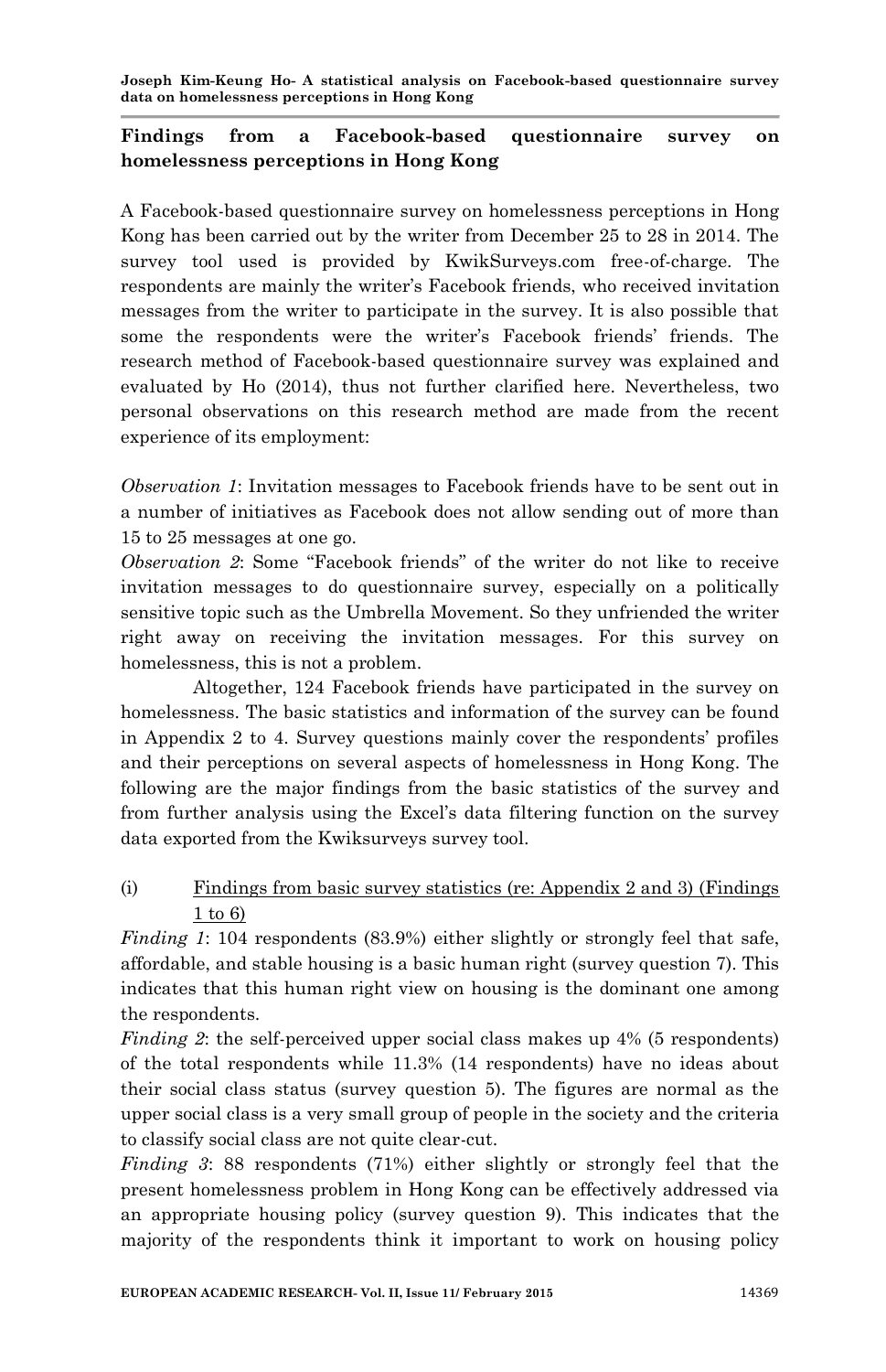formulation and implementation to tackle the homelessness problem in Hong Kong.

*Finding 4*: 111 respondents (89.5%) either slightly or strongly feel that the homelessness problem in Hong Kong is caused by the low housing affordability problem in Hong Kong (survey question 8). It indicates that the problem of housing affordability<sup>2</sup> is widely perceived to be related to the homelessness problem.

*Finding 5*: 77 respondents (62.6%) either slightly or strongly feel that the homeless people have been badly treated by the Police, the Food and Environmental Hygiene and the Home Affairs Departments in Hong Kong (survey question 10). This perception of homeless people being mistreated appears to be shared by many respondents.

*Finding 6*: The idea that "most of the personal homelessness problems in Hong Kong are fundamentally caused by the homeless people themselves" is not widespread with 39.8% of the respondents not feeling this way while 43.1% slightly feeling so (survey question 12).

# (ii) Additional findings based on interactive querying on survey statistics using MS Excel (re: Appendix 4) (Findings 7 to 13)

*Finding 7*: 32 male respondents (47% of all male respondents) strongly feel that safe, affordable, and stable housing is a basic human right; the corresponding figure for female respondents is 31 respondents (55.4% of all female respondents). There is a noticeable difference on feeling toward this idea between male and female respondents, with female respondents being slightly more supportive to this idea (survey questions 1 and 7).

*Finding 8*: 26 respondents who own their apartments  $(44.1\%$  of this group of respondents) strongly feel that safe, affordable and stable housing is a basic human right, vs 20 respondents who rent apartments (55.6% of this group of respondents), having the same feeling. This indicates the status of owning an apartment has some influence on people"s feeling on this topic of affordable housing human right (survey questions 6 and 7).

*Finding 9*: 10 female respondents (17.9% of all female respondents) strongly feel that close relatives of homeless people have a duty to take care of these people as they are their close relatives, vs 10 male respondents (14.%) sharing the same feeling. Female respondents appear to be more caring to their relatives who are homeless than male respondents do (survey questions 1 and 11).

*Finding 10*: 2 respondents, with age group of 18-27 years old  $(22.2\%$  of this group) do not feel that most of the personal homelessness problems in Hong Kong are fundamentally caused by the homeless people themselves, vs 10 respondents for the age group of 48-57 years old (71% of this group) who have the same view. This indicates that a substantially larger proportion of older

<sup>2</sup> The *housing affordability* problem in Hong Kong has been examined by Ho (2015).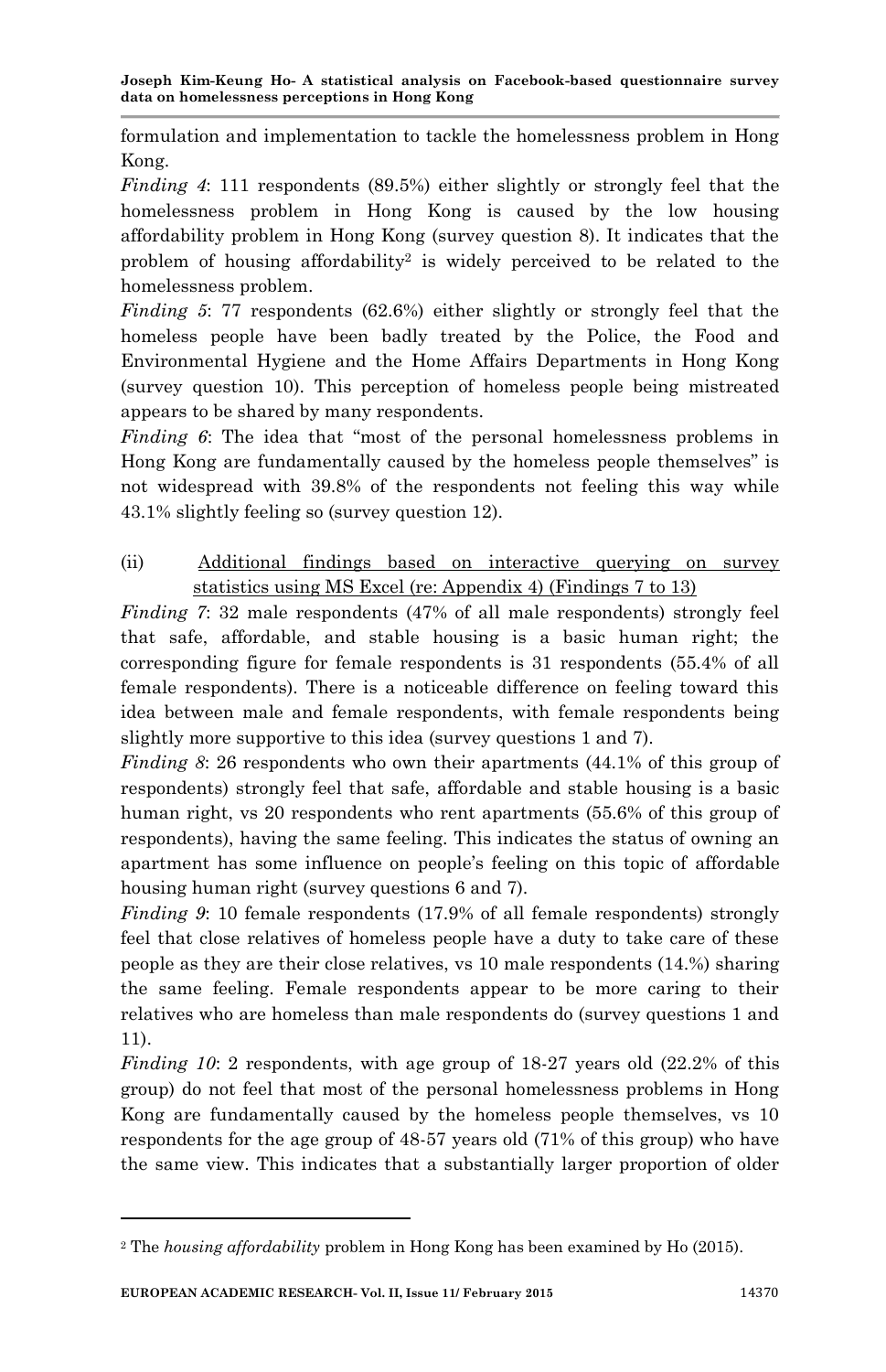people feel that personal homelessness problems are not caused by these people themselves when compared with younger people (survey questions 3 and 12).

*Finding 11*: 14 respondents who perceive themselves to belong to the lower social class (34%) own their apartments vs 4 respondents (80%) who perceive themselves to belong to upper social class, with apartment ownership. This indicates that most upper class people own their apartments while lower social class people do not (survey questions 5 and 6).

*Finding 12*: 13 respondents who perceive themselves to belong to the lower social class (31.7%) strongly feel that the homeless people have been badly treated by the Police, the Food and Environmental Hygiene, and Home Affairs Departments, vs 2 respondents from the self-perceived upper class group (40%). The difference in perception between these two social classes on this topic is not too much but remains noticeable (survey questions 5 and 10).

*Finding 13*: 4 respondents who own their apartments (6.8%) do not feel that the overall homelessness problem in Hong Kong will get worse in the near future, vs 2 respondents who rent their apartments (5.6%), sharing the same feeling. It indicates that those respondents who do not own properties are slightly more pessimistic about the city's homelessness trend in the near future (survey questions 6 and 13).

Very likely, readers will come up with other questions that can be answered with additional querying on the survey data. Indeed, it is the intention of the writer that the survey data query exercise be mainly conducted so as to illuminate a few crucial perceived aspects of homelessness in Hong Kong. The Excel-based query exercise is not intended to be comprehensive. The next section applies two statistical techniques, namely, the chi-square test and the multiple regression analysis (Morris, 2003; Lind *et al*., 2001) to further analyze the survey data. The findings of the statistical exercises in the ensuing section are to be related to the findings presented in this section.

# **A statistical analysis on the Facebook-based questionnaire survey data**

Quite a number of statistical tests can be carried out on the homelessness survey data that address several homelessness perception-related questions. Two statistical analysis techniques are provided here for illustration purpose. They are (i) the chi-square test and (ii) the multiple regression analysis. First of all, the chi-square test is a kind of nonparametric test (Lind *et al.*, 2001: chapter 15). Its purpose is to compare a set of observed frequencies to a set of expected frequencies for hypothesis testing<sup>3</sup> . For example, a chi-square test can be set up to further evaluate Finding 10 on the relationship between "age

<sup>3</sup> Readers are referred to Lind *et al.* (2001: chapter 10) for an explanation of what is *hypothesis testing*.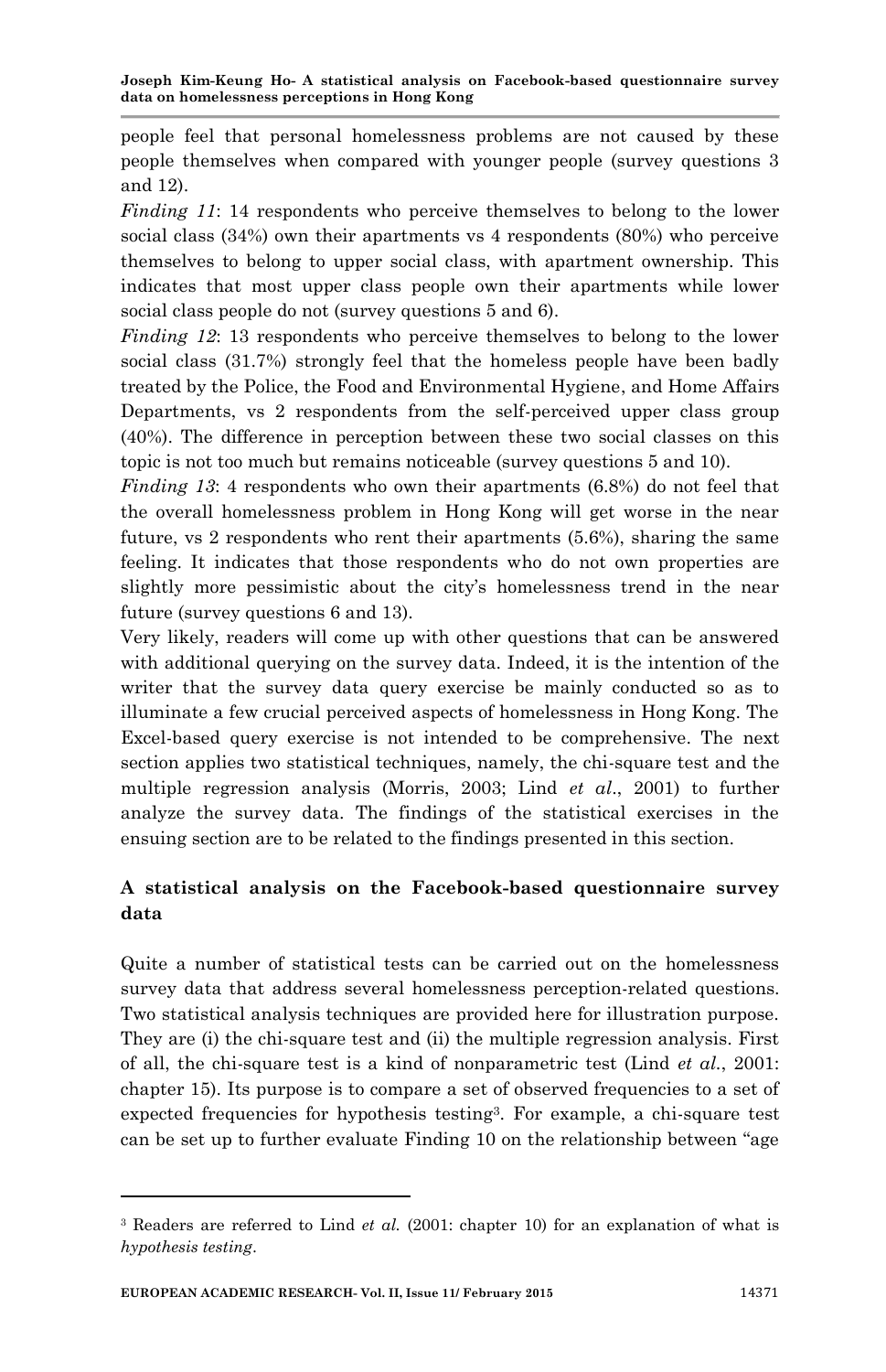groups" and "the feeling that most of the personal homelessness problems in Hong Kong are fundamentally caused by the homeless people themselves". Based on Lind *et al.* (2001)'s steps for the chi-square test, the following specific information for the test is provided:

*Step 1:* "State the null hypothesis  $(H_0)$  and the alternative hypothesis  $(H_1)$ ":

**H0:** There is no difference between the age group (survey question 3) and the feeling on the personal homelessness problems in Hong Kong (survey question 12).

**H1:** There is a difference between the age group and the feeling on the personal homelessness problems in Hong Kong.

*Step 2:* "Select the level of significance": The 0.05 level of significance is selected in this case.

*Step 3*: "Select the test statistic": The chi-square distribution  $(\chi^2)$  is chosen.

*Step 4:* "Formulate the decision rule": To reject  $H_0$  and accept  $H_1$ , if the calculated chi-square value is greater than the critical value; if not, do not reject  $H_0$ .

The *degree of freedom* is based on the formula of (row  $-1$ ) (column  $-1$ ) (Morris, 2003: 243). In this case, the *degree of freedom* is (3-1)(4-1) = 6. From table look-up on chi-square value (Morris, 2003: 488), the critical value of 0.05 (level of significance) at 6 *degree of freedom* is 12.592.

*Step 5:* "Compute the value of chi-square and make a decision".

The computation is based on Table 2, which is a consolidated one from Table 1. The consolidation was made due to the very low frequency figures for rows 1, 4-6 in Table 1.

| Age group   | No idea | feel<br>Do<br>not | Slightly<br>feel | feel<br>Strongly |
|-------------|---------|-------------------|------------------|------------------|
|             |         | this way          | this way         | this way         |
| 18-27       |         |                   |                  | $\overline{2}$   |
| 28-37       | 6       | 15                | 28               | З                |
| 38-47       | 3       | 21                | 18               |                  |
| 48-57       |         |                   |                  |                  |
| 58-67       |         |                   |                  |                  |
| 68 or above | 0       |                   |                  |                  |

**Table 1: Frequency figures obtained via querying on the survey data.**

| Age group   | No idea      | Do not feel | Slightly<br>feel | feel<br>Strongly | Subtotal |
|-------------|--------------|-------------|------------------|------------------|----------|
|             |              | this way    | this way         | this way         |          |
| 18-27       | 0(1)         | 3(3.2)      | 4(4.1)           | 2(0.7)           | 9        |
| 28-37       | 6(5.3)       | 15(18.6)    | 28(23.8)         | 3(4.3)           | 52       |
| 38 or above | 5(4.8)       | 21(17.2)    | 18 (22)          | 4(4)             | 48       |
|             | $11(10.1\%)$ | 39 (35.8%)  | 50 (45.8%)       | 9(8.3%)          | 109      |

In Table 2, the figures without brackets are observed frequencies while those in brackets are expected frequencies. The total number of frequencies is 109, which is smaller than the total number of respondents of 124. This is due to some blank answers on these questions in the survey. The calculated chisquare test value is 6.9 (see Appendix 5 for the calculation). Since the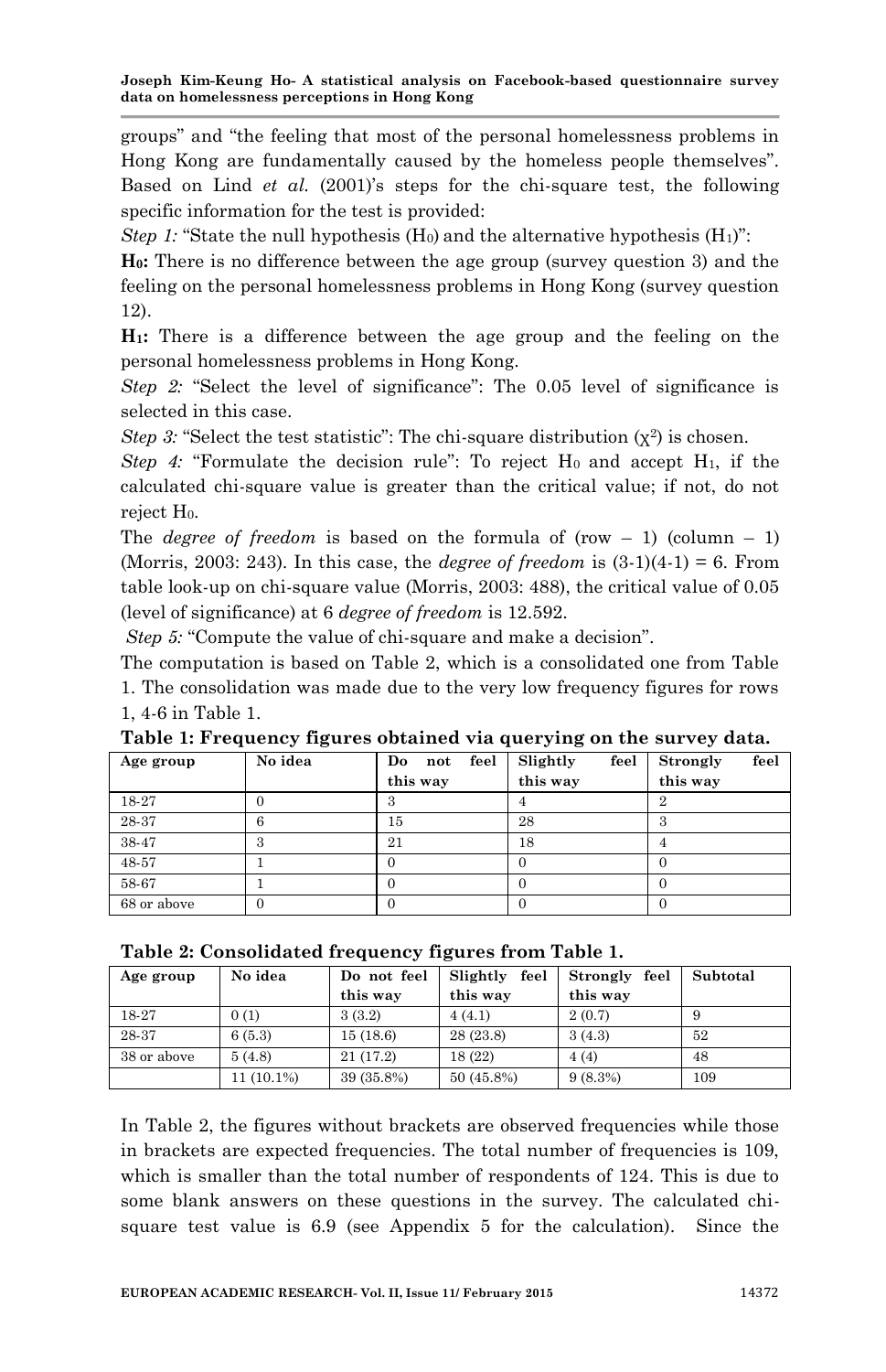calculated chi-square value at 6.9 for the survey data is smaller than the critical value of 12.592, the null hypothesis  $(H<sub>0</sub>)$  is not rejected in this case. Specifically, that *there is no difference between the age group and the feeling on the personal homelessness problems in Hong Kong* (H0) is not rejected in this case.

The second statistical analysis is called multiple regression analysis (Lind *et al*., 2001: chapter 14), which examines correlation between a number of variables (i.e., a dependent variable (Y) and a number of independent variables (Xs). Correlation measures any departure of random variables from a mathematical condition of probabilistic independence (Wikipedia, 2015). Making use of multiple regression and correlation analysis, a multiple regression equation can be derived (Lind *et al.*, 2001). In our case, we make use of Excel to produce answers for b1, b2 and b3 for the following multiple regression equation [**a** is the y-intercept in the equation]:

$$
Y=a+b_1X_1+b_2X_2+b_3X_3\\
$$

*Y (the dependent variable)* is: "Do you feel that the close relatives of homeless people have a duty to take care of these people as they are their close relatives?" (survey question 11). The survey answers are now expressed as scores as follows:

| Do not feel this way:   |   | 0 |
|-------------------------|---|---|
| No idea:                |   |   |
| Slightly feel this way: |   | 2 |
| Strongly feel this way: | З |   |

*X<sup>1</sup> (an independent variable)* is: "What is your gender?" (survey question 1). Female is 0 and male is 1, in this case.

*X<sup>2</sup> (an independent variable)* is: "What is your age?" (survey question 3). The survey answers are expressed as figures as follows:

| 18 to $27:$           | 22.5 |
|-----------------------|------|
| $28 \text{ to } 37$ : | 32.5 |
| 38 to $47:$           | 42.5 |
| $48 \text{ to } 57$ : | 52.5 |
| $58 \text{ to } 67$ : | 62.5 |
| 68 or above:          | 72.5 |

*X<sup>3</sup> (an independent variable)* is: "Do you feel that safe, affordable, and stable housing is a basic human right?" (survey question 7). The survey answers are now expressed as scores as follows:

| Do not feel this way: |  |
|-----------------------|--|
| No idea:              |  |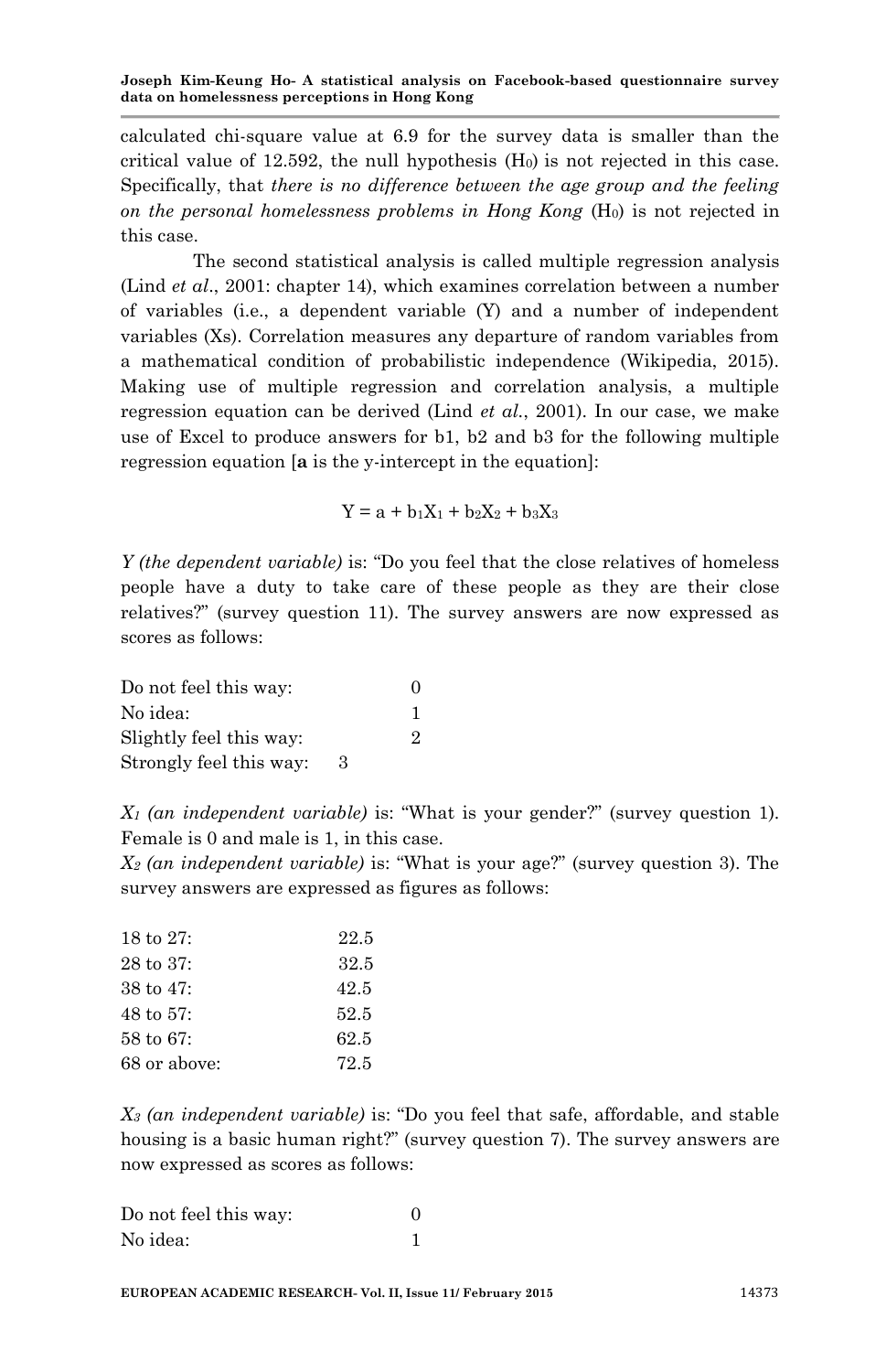Slightly feel this way: 2 Strongly feel this way: 3

After doing the data conversion on the exported survey data to Excel (i.e., texts converted to scores), the worksheet looks like Appendix 6. Appendix 7 shows the multiple regression function in Excel while Appendix 8 presents the regression report generated by Excel"s regression function. With the Excel report, the multiple regression formula can now be specified as follows:

Care-taking duty of homeless persons' relatives  $= 2.417$  [The y-intercept] +  $0.1147$ (Gender) +  $-0.03$ (Age) +  $0.05$ (Housing as human right)

The multiple regression formula and the Excel report statistics can be interpreted in the following ways:

*Interpretation 1:* Male respondents have slightly stronger feeling than female respondents that the close relatives of homeless people have a duty to take care of these people, as indicated by the b value of 0.114769593. However, with a large p-value<sup>4</sup> at  $0.571644089$ , there is no evidence that such a positive correlation exists at all.

*Interpretation 2:* Younger respondents have slightly stronger feeling than older respondents that the close relatives of homeless people have a duty to take care of these people, with the b value at -0.030362328. With a large Pvalue at 0.011814825, it is unlikely that no correlation exists between these two variables.

*Interpretation 3:* People who feel that safe, affordable, and stable housing is a basic human right also tend to feel that the close relatives of homeless people have a duty to take care of these people. However, such a positive correlation is weak, with the b value at 0.053070155; given the large P-value at 0.591680834, there is no evidence that such a positive correlation exists at all.

The chi-square test and multiple regression analysis provide further information to facilitate the interpretation of the survey data, notably on Finding 9, which only deals with the single independent variable of gender (survey question 1). With the multiple regression analysis, two more independent variables, i.e., age (survey question 3) and housing as human right (survey question 7), are covered at the same time in one equation. The two statistical analysis exercises illustrate how statistical analysis techniques can be applied on survey data, with Excel (see also Ho, 2011) to produce additional findings.

<sup>4</sup> Lind *et al.* (2001: 347-348) define the *p-value* as "the probability of observing a sample value as extreme as, or more extreme than, the value observed, given that the null hypothesis is true". To learn specifically how to interpret the p-values in the exercise involved here, refer to Buglear (2007: chapter 9).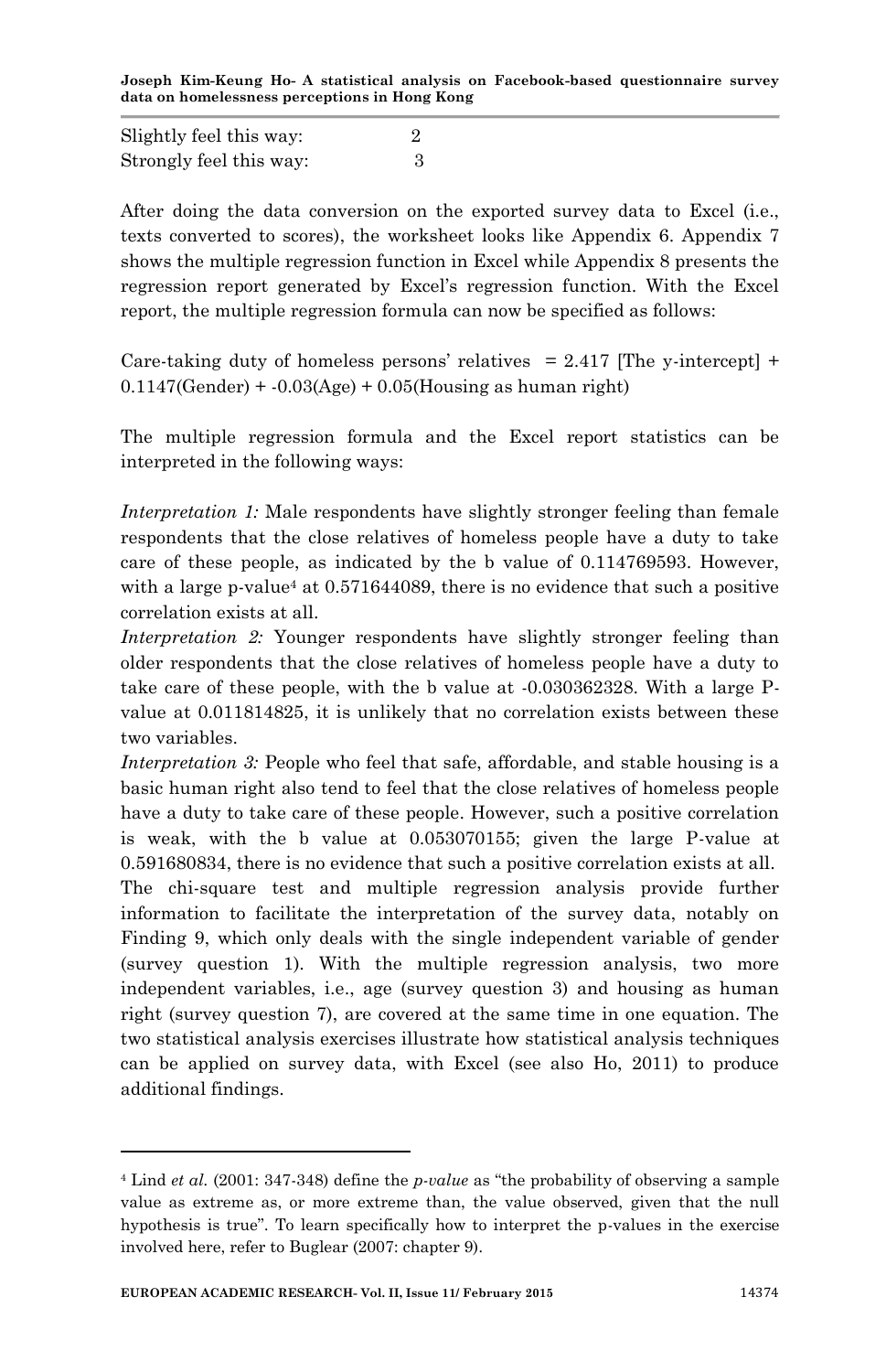#### **Concluding remarks**

The homelessness problem in Hong Kong has been widely recognized as a key and complex social issue. At the same time, the notional theme of homelessness is rich in ideas and perspectives. Nonetheless, the homelessness topic has still been under-studied. This article has examined the homelessness problem with a brief literature review. Its main empirical findings, relying on a Facebook-based questionnaire survey conducted by the writer, reveal some homelessness-related perceptions in Hong Kong. The Excel-based query and statistical analysis have been found useful to examine the Facebook-based survey data, resulting in the production of some findings on homelessness perceptions in the Hong Kong context. In general, the findings, representing a snapshot picture on homelessness perceptions in Hong Kong from a small group of survey respondents, are largely compatible with the viewpoints and findings reported in the homelessness literature. Overall, the data analysis exercises provided some useful findings on homelessness which serve to (i) stimulate further research on this important topic of homelessness and (ii) provide teaching materials on homelessness in the context of Hong Kong.

# **BIBLIOGRAPHY:**

- About Homelessness. 2015. "About Homelessness" Cityu.edu.hk. (url address: [http://www.cityu.edu.hk/youeprj/hope/homelessness.html\)](http://www.cityu.edu.hk/youeprj/hope/homelessness.html) [visited at January 2, 2015].
- Au, L.S.C. and C. Ching. 2013*. Survey Report – H.O.P.E. Hong Kong* March. City-Youth Empowerment Project. Department of Applied Social Studies. City University of Hong Kong.
- Balchin, P. and M. Rhoden. 2002. "Chapter 19: Homelessness" *Housing Policy: An Introduction*. Routledge. London.
- Buglear, J. 2007. *Stats means business: a guide to business statistics*. Elsevier Butterworth Heinemann. Amsterdam.
- Callan, A. 2008. "Hong Kong in Hong Kong" Al Jazeera November 13. (url address: [https://www.youtube.com/watch?v=iGogr62u1XU\)](https://www.youtube.com/watch?v=iGogr62u1XU) [visited at December 31, 2014].
- Cen, M. 2011. "The homeless dilemma in Hong Kong" *Maggie Press* October 26. (url address: [http://maggie4jour.wordpress.com/2011/10/26/homelesss-dilemma-in](http://maggie4jour.wordpress.com/2011/10/26/homelesss-dilemma-in-hong-kong/)[hong-kong/\)](http://maggie4jour.wordpress.com/2011/10/26/homelesss-dilemma-in-hong-kong/) [visited at January 2, 2015].
- Chamberlain, C. and G. Johnson. 2011. "Pathways into adult homelessness" *Journal of Sociology* 49(1). The Australian Sociology Association. Sage Publications: 60-77.
- Chan, C. 2012. "Homeless claim cleanup damages" *The Standard* May 25. (url address: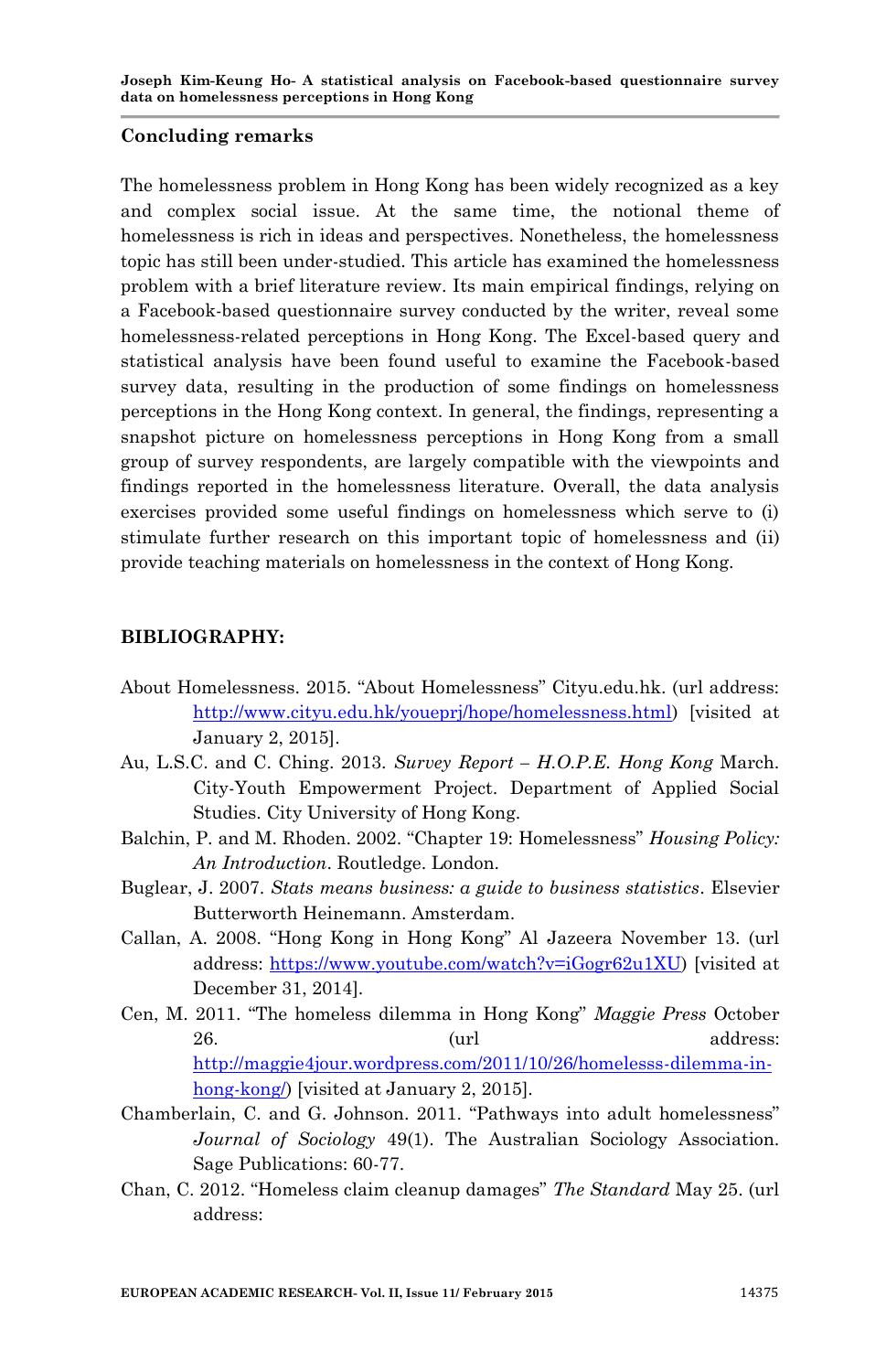> [http://www.thestandard.com.hk/news\\_detail.asp?pp\\_cat=30&art\\_id=1](http://www.thestandard.com.hk/news_detail.asp?pp_cat=30&art_id=122803&sid=36508506&con_type=1) [22803&sid=36508506&con\\_type=1\)](http://www.thestandard.com.hk/news_detail.asp?pp_cat=30&art_id=122803&sid=36508506&con_type=1) [visited at January 2, 2015].

- FEANTSA. 2014. "ETHOS Typology on Homeless and Housing Exclusion" EFANTSA, The European Federation of National Organisations working with the Homeless. (url address: [http://www.feantsa.org/spip.php?article120\)](http://www.feantsa.org/spip.php?article120) [visited at December 31, 2014].
- France-Presse, A. 2015. "How homeless make their lives in airport shadows" *South China Morning Post* January 3: A8.
- Gosme, L. 2014. "Key steps towards a European Union homelessness policy" *Journal of European Social Policy* 24(3). Sage Publications: 289-299.
- Hayashi, M. 2013. "Times and Spaces of Homeless Regulation in Japan, 1950s-2000s: Historical and Contemporary Analysis" *International Journal of Urban and Regional Research 37.4* July. Wiley: 1188-1212.
- He, Y.H., B. O"Flaherty and R.A. Rosenheck. 2010. "Is shared housing a way to reduce homelessness? The effect of household arrangements on formerly homeless people" *Journal of Housing Economics* 19. Elsevier: 1-12.
- Ho, J.K.K. 2011. "Conducting quantitative analysis with Excel a brief note" *Joseph KK Ho resources blog* November 23. (url address: [http://josephho33.blogspot.hk/2011/11/conducting-quantitative](http://josephho33.blogspot.hk/2011/11/conducting-quantitative-analysis-with.html)[analysis-with.html\)](http://josephho33.blogspot.hk/2011/11/conducting-quantitative-analysis-with.html) [visited at January 2, 2015].
- Ho J.K.K. 2014. "A Research Note on Facebook-based questionnaire survey for academic research in business studies" *European Academic Research* 2(7) October: 9243-9257.
- Ho J.K.K. 2015. "An examination of the sources of complexity on housing affordability (HA) as a concept and concerns in Housing Studies" *European Academic Research* 2(10) January: 13128-13152.
- KwikSurveys. 2014. A free to use online survey builder (url address: [http://kwiksurveys.com/\)](http://kwiksurveys.com/) [visited at December 31, 2014].
- Lee, B.A. and T. Price-Spratlen. 2004. "The Geography of Homelessness in American Communities: Concentration or Dispersion?" *City & Community* 3(1) American Sociological Association: 3-27.
- Lei, J.S. 2015. "Photography Home Street Home: Homelessness in Hong Kong by Lei Jih-sheng" Hongwrong.com. (url address: [http://hongwrong.com/hong-kong-homelessness/\)](http://hongwrong.com/hong-kong-homelessness/) [visited at January 2, 2015].
- Lind, D.A., W.G. Marchal and R.D. Mason. 2001. *Statistical Techniques in Business & Economics*. McGraw-Hill. Boston.
- Montgomery, A.E., S. Metraux and D. Culhane. 2013. "Rethinking Homelessness Prevention among Persons with Serious Mental Illness" *Social Issues and Policy Review* 7(1). The Society for the Psychological Study of Social Issues: 58-82.
- Morris, C. 2003. *Quantitative Approaches in Business Studies*. Prentice Hall. Harlow. England.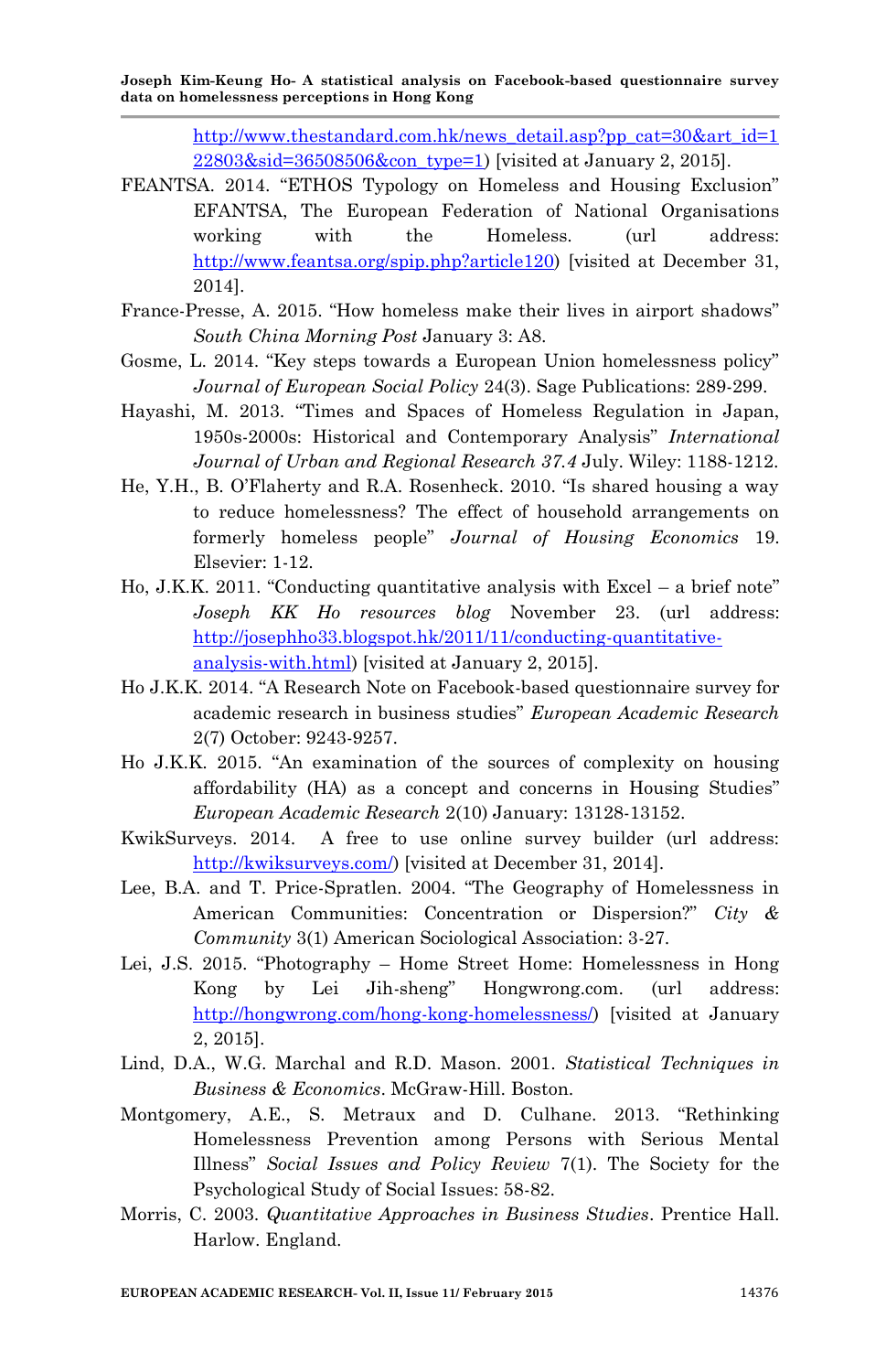- Ngo, J. 2015. "A place to live is a poor child"s biggest worry" *South China Morning Post* January 1: C1.
- Pelley, S. 2011. "Hard Times Generation: Families living in cars" CBS News November 27. (url address: [https://www.youtube.com/watch?v=L2hzRPLVSm4\)](https://www.youtube.com/watch?v=L2hzRPLVSm4) [visited at December 31, 2014].
- Perry, S.L. 2012. "Urban hybrid space and the homeless" *Ethnography* 14(4). Sage Publications: 431-451.
- Ronzig the Wizard. 2011. "What its like to be Homeless" Ronzig the Wizard September 26. Youtube.com. (url address: [https://www.youtube.com/watch?v=0TcHE21B0MI\)](https://www.youtube.com/watch?v=0TcHE21B0MI) [visited at December 31, 2014].
- Samuels, R. and A.C. Davis. 2014. "D.C. mayor's plan to close troubled homeless shelter draws questions" *The Washington Post* October 14. (url address: [http://www.washingtonpost.com/local/dc-politics/dc](http://www.washingtonpost.com/local/dc-politics/dc-mayors-plan-to-close-troubled-homeless-shelter-draws-questions/2014/10/14/8c411d40-53c3-11e4-809b-8cc0a295c773_story.html)[mayors-plan-to-close-troubled-homeless-shelter-draws](http://www.washingtonpost.com/local/dc-politics/dc-mayors-plan-to-close-troubled-homeless-shelter-draws-questions/2014/10/14/8c411d40-53c3-11e4-809b-8cc0a295c773_story.html)[questions/2014/10/14/8c411d40-53c3-11e4-809b-](http://www.washingtonpost.com/local/dc-politics/dc-mayors-plan-to-close-troubled-homeless-shelter-draws-questions/2014/10/14/8c411d40-53c3-11e4-809b-8cc0a295c773_story.html)[8cc0a295c773\\_story.html\)](http://www.washingtonpost.com/local/dc-politics/dc-mayors-plan-to-close-troubled-homeless-shelter-draws-questions/2014/10/14/8c411d40-53c3-11e4-809b-8cc0a295c773_story.html) [visited at January 3, 2015].
- Somerville, P. 2013. "Understanding Homelessness" *Housing, Theory and Society* 30(4). Taylor & Francis: 384-415.
- Tickle, L. 2014. "Housing network: London youth homelessness charity struggles to cope with growing demand" *The guardian* September 30. (url address: [http://www.theguardian.com/housing](http://www.theguardian.com/housing-network/2014/sep/30/youth-homelessness-charity-nightstop-demand)[network/2014/sep/30/youth-homelessness-charity-nightstop-demand\)](http://www.theguardian.com/housing-network/2014/sep/30/youth-homelessness-charity-nightstop-demand) [visited at January 3, 2015].
- Toh, H.S. 2014 "Housing: Call to build homes in country parks" *South China Morning Post* November 27: A3.
- USA Today. 2009. "The new homeless" USA Today May 4. (url address: [https://www.youtube.com/watch?v=obho7uBg3-A\)](https://www.youtube.com/watch?v=obho7uBg3-A) [visited at December 31, 2014].
- Wikipedia. 2015. "Correlation and dependence" Wikipedia.com. (url address: http://en.wikipedia.org/wiki/Correlation and dependence) [visited at January 2, 2015].
- Wong. R. 2014. "Back to business: Shopping for solutions" *South China Morning Post* December 31: B14.
- Yeung, J.C.K. 2014. "Should Hong Kong Homeless Street Sleeping Be Prohibited" *Hong Kong Law Blog* April 9. (url address: [http://hklawblog.com/2014/04/09/should-homeless-street-sleeping-be](http://hklawblog.com/2014/04/09/should-homeless-street-sleeping-be-prohibited/)[prohibited/\)](http://hklawblog.com/2014/04/09/should-homeless-street-sleeping-be-prohibited/) [visited at January 2, 2015].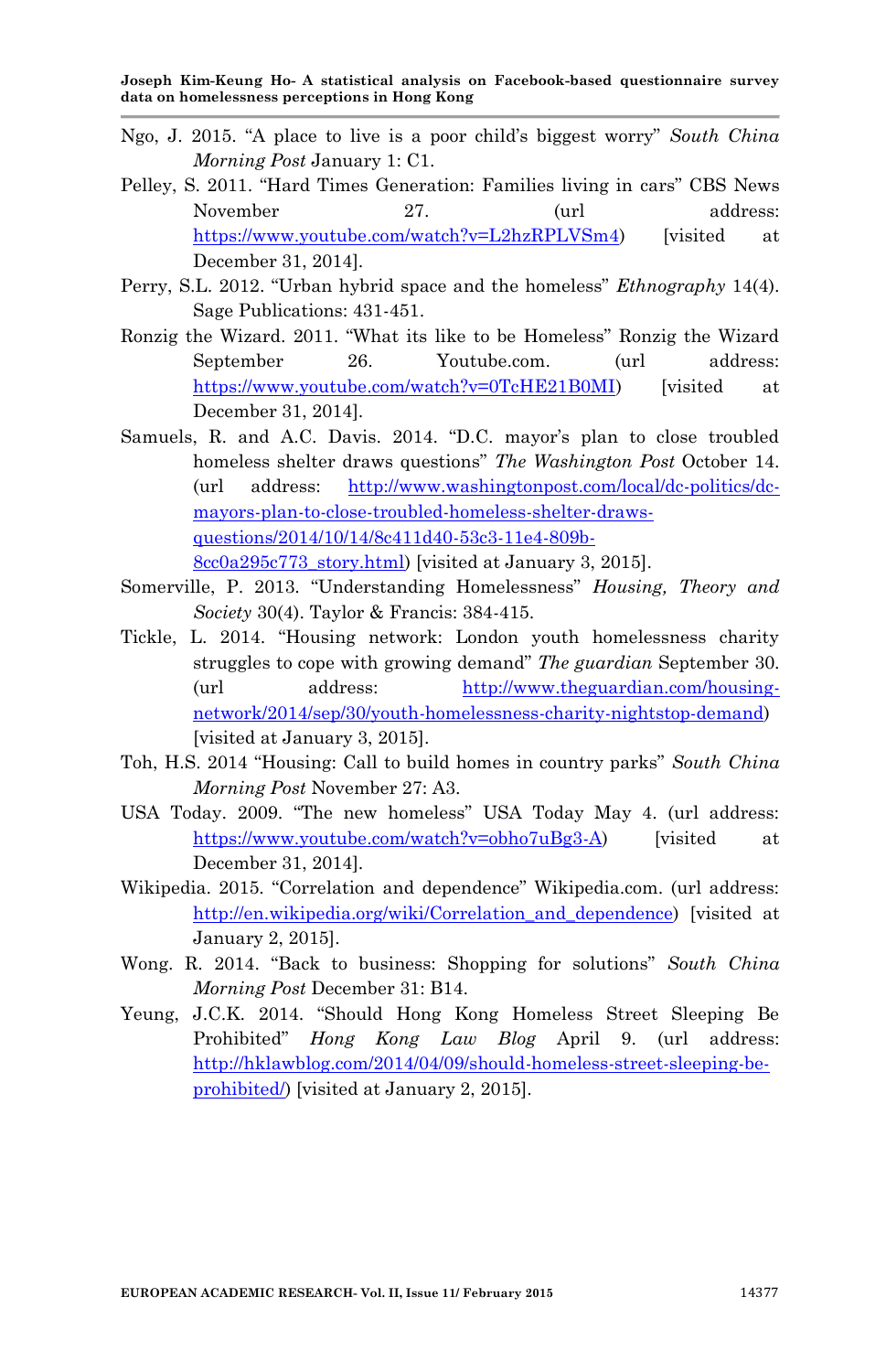#### **Appendix**

# **Appendix 1: Photos on homelessness in Hong Kong**

**Appendix 1a: Photograph 1 – A street sleeper in the Central Business District (Source: from the writer, taken in 2014)**



**Appendix 1b: Photograph 2 – The habitat of a street sleeper next to the Umbrella Movement occupied site in Admiralty (Source: from the writer, taken in 2014)**



**Appendix 1c: Photograph 3 – A homeless person sleeping in a McDonald Restaurant (Source: from the writer, taken in 2014)**

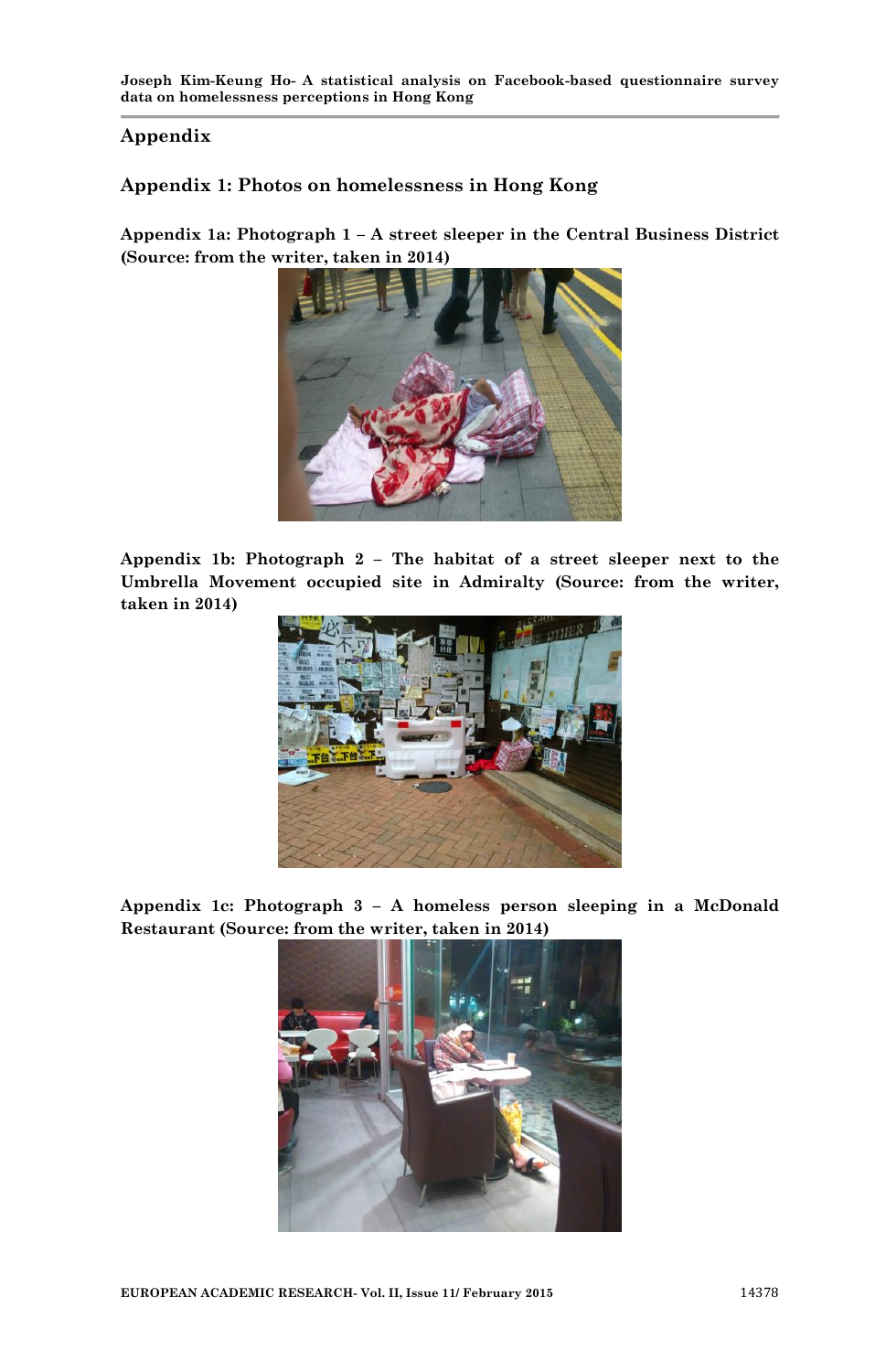| Survey questions                                   | Survey statistics                                      |
|----------------------------------------------------|--------------------------------------------------------|
| Question 1: What is your gender?                   | Male: 68 (54.8%)                                       |
|                                                    | Female: 56 (45.2%)                                     |
| Question 2:<br>What is your marital                | Single: 57 (46.0%)                                     |
| status?                                            | Married: 67 (54.0%)                                    |
| Question 3: What is your age?                      | 18 to 27: 9 (7.3%)                                     |
|                                                    | 28 to 37: 52 (41.9%)                                   |
|                                                    | 38 to 47: 47 (37.9%)                                   |
|                                                    | 48 to 57: 14 (11.3%)                                   |
|                                                    | 58 to 67: 02(1.6%)                                     |
|                                                    | 68 or above: 0 (0.0%)                                  |
| Question 4:<br>What is your education              | Not yet a degree-holder: 21 (16.9%)                    |
| background?                                        | Finished University Undergraduate Degree study: 80     |
|                                                    | (64.5%)                                                |
|                                                    | Finished Master Degree study: 22 (17.7%)               |
|                                                    | Finished Ph.D. Degree study (or equivalent): 1 (0.8%)  |
| Question 5: How would you perceive                 | Lower class: $41$ $(33.1\%)$                           |
| your social class?                                 | Middle class: 64 (51.6%)                               |
|                                                    | Upper class: $5(4.0\%)$                                |
|                                                    | No idea: 14 (11.3%)                                    |
| Question 6: Do you own your apartment              | Yes, I own my apartment: 59 (47.6%)                    |
| or not?                                            | No, I rent my apartment: $36(29.0\%)$                  |
|                                                    | I do not own my apartment and do not need to pay rent: |
|                                                    | 29 (23.4%)                                             |
| Question<br>7: Do you feel that safe,              | Do not feel this way: $15(12.1\%)$                     |
| affordable, and stable housing is a basic          | Slightly feel this way: 41 (33.1%)                     |
| human right?                                       | Strongly feel this way: 63 (50.8%)                     |
|                                                    | No idea: 5 (4.0%)                                      |
| feel<br>that<br>Question<br>8:<br>Do<br>you<br>the | No idea: 3 (2.4%)                                      |
| homelessness problem in Hong Kong is               | Do not feel this way: $10(8.1\%)$                      |
| caused by the low housing affordability            | Slightly feel this way: $46(37.1%)$                    |
| problem in Hong Kong?                              | Strongly feel this way: $65(52.4%)$                    |
| Question 9: Do you feel that the present           | No idea: 7 (5.6%)                                      |
| homelessness problem in Hong Kong                  | Do not feel this way: $29(23.4%)$                      |
| can be effectively addressed via an                | Slightly feel this way: 42 (33.9%)                     |
| appropriate housing policy?                        | Strongly feel this way: 46 (37.1%)                     |
| Question 10: Do you feel that the                  | No idea: 15 (12.2%)                                    |
| homelessness people have been badly                | Do not feel this way: $31(25.2%)$                      |
| treated by the Police, the Food and                | Slightly feel this way: 46 (37.4%)                     |
| Environmental Hygiene,<br>and Home                 | Strongly feel this way: 31 (25.2%)                     |
| Affairs Departments?                               |                                                        |
| Question 11: Do you feel that the close            | No idea: 12 (9.7%)                                     |
| relatives of homeless people have a duty           | Do not feel this way: $39(31.5%)$                      |
| to take care of these people as they are           | Slightly feel this way: $53(42.7%)$                    |
| their close relatives?                             | Strongly feel this way: 20 (16.1%)                     |
| Question 12: Do you feel that most of              | No idea: 11 (8.9%)                                     |
| the personal homelessness problems in              | Do not feel this way: 49 (39.8%)                       |
| Hong Kong are fundamentally caused by              | Slightly feel this way: $53(43.1\%)$                   |
| the homeless people themselves?                    | Strongly feel this way: 10 (8.1%)                      |
| Question 13: Do you feel that the overall          | No idea: 5 (4.0%)                                      |
| homelessness problem in Hong Kong                  | Do not feel this way: $9(7.3\%)$                       |
| will get worse in the near future?                 | Slightly feel this way: $61$ (49.2%)                   |
|                                                    | Strongly feel this way: 49 (39.5%)                     |

|  | Appendix 2: The Facebook-based survey questions on homelessness |  |  |
|--|-----------------------------------------------------------------|--|--|
|  | perceptions and responses statistics                            |  |  |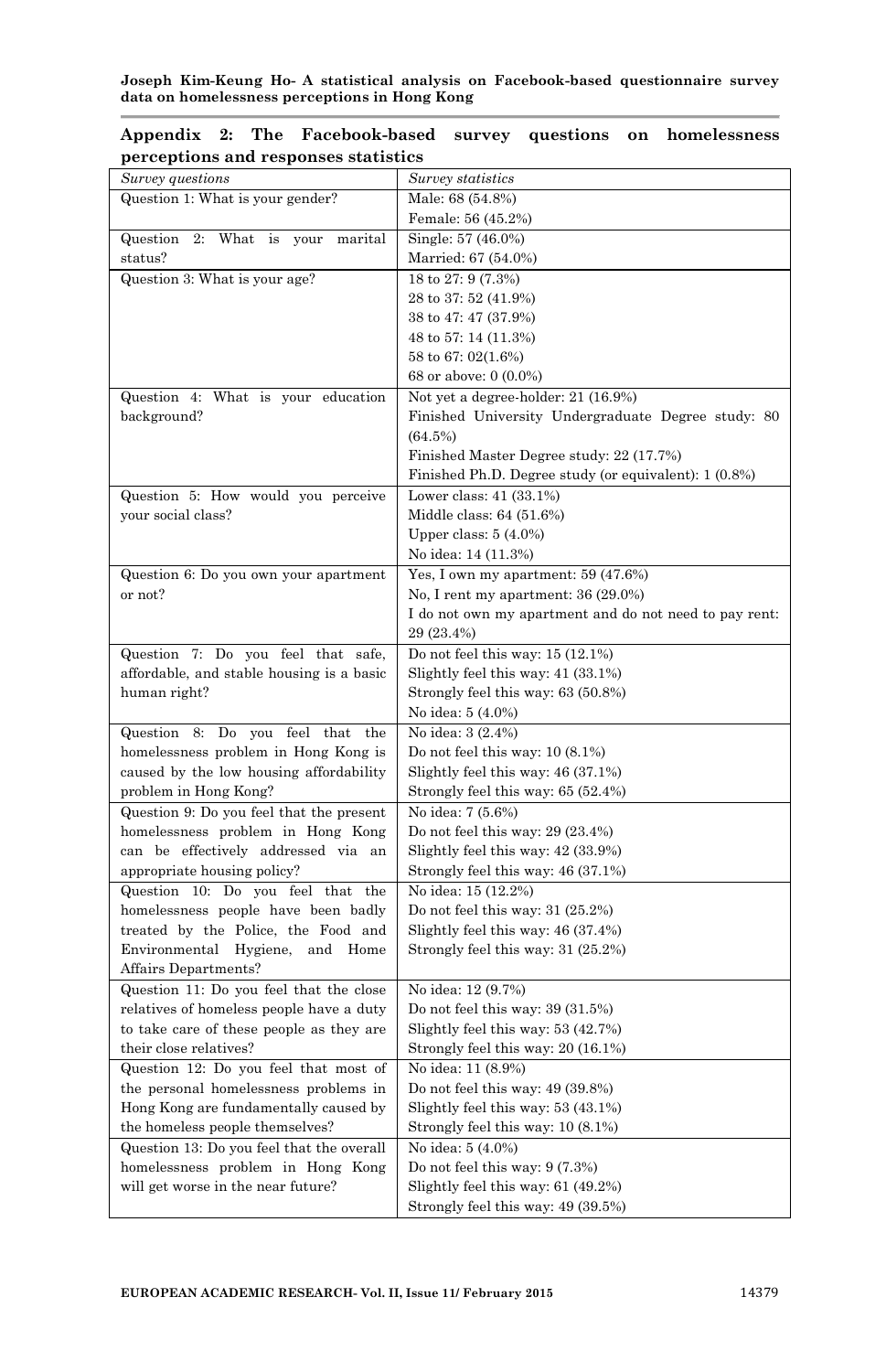**Appendix 3: Survey statistics on homelessness perceptions shown onscreen**



#### **Appendix 4: Exporting survey data to Excel for further data analysis**

| $-10$<br><b>Dy KeikSurreys: Free online sur X</b>                                                                                                                                    |
|--------------------------------------------------------------------------------------------------------------------------------------------------------------------------------------|
| C fi likelisurvers.com/acc//tem-liveresults.asp#/<br>0位                                                                                                                              |
| 11 Apps ■ MontbryRong-R., ■ Webcore to Textbook   New Tab   DistCurrence Treesed ■ Webcore   United Dist   Classified Costs Complete United District Complete ■ Joseph ● 音楽計算器 cheme |
| 1. Theme<br>$2.8$ uld<br>3. Laurch<br>4. Analize                                                                                                                                     |
| Il Quick Report   Q Visitor Statistics   Data Editor   @ Participant Tracking                                                                                                        |
| Q Search / Filter <b>C</b> Print<br>Export Spreadsheet                                                                                                                               |
| Excel Format                                                                                                                                                                         |
| Support & Feedback<br>Customise this report<br>A survey on homelessn<br>Comma seperated (CSV)                                                                                        |
| Semicolon seperated<br>$ 444\rangle$                                                                                                                                                 |
|                                                                                                                                                                                      |
| Tab seperated (TSV)                                                                                                                                                                  |
| What is your gender?<br>as.<br><b>Chart Wizard</b>                                                                                                                                   |
| Percentage<br>Responses                                                                                                                                                              |
| kisiku menu contings from becomely, and<br>BI 4.9, 526 AM<br><b>De Francisco</b><br><b><i><u>Brondess</u></i></b><br><b>A</b> start<br><b>GillinkSures</b><br>最初日のりちま                |

#### **Appendix 5: Calculation of the chi-square value with the survey data**

| Observed freq. (f <sub>o</sub> ) | Expected freq. (fe) | $(f_o-f_e)^{2/f_e}$      |
|----------------------------------|---------------------|--------------------------|
| $\mathbf{0}$                     | 1                   | 1.0                      |
| 3                                | $3.2\,$             | 0.0                      |
| $\overline{4}$                   | 4.1                 | 0.0                      |
| $\overline{2}$                   | 0.7                 | 2.4                      |
| 6                                | 5.3                 | 0.1                      |
| 15                               | 18.6                | 0.7                      |
| 28                               | 23.8                | 0.7                      |
| 3                                | 4.3                 | 0.4                      |
| 5                                | 4.8                 | 0.0                      |
| 21                               | 17.2                | 0.8                      |
| 18                               | 22                  | 0.7                      |
| $\overline{4}$                   | $\overline{4}$      | $\overline{\phantom{a}}$ |
|                                  | Total               | 6.9                      |